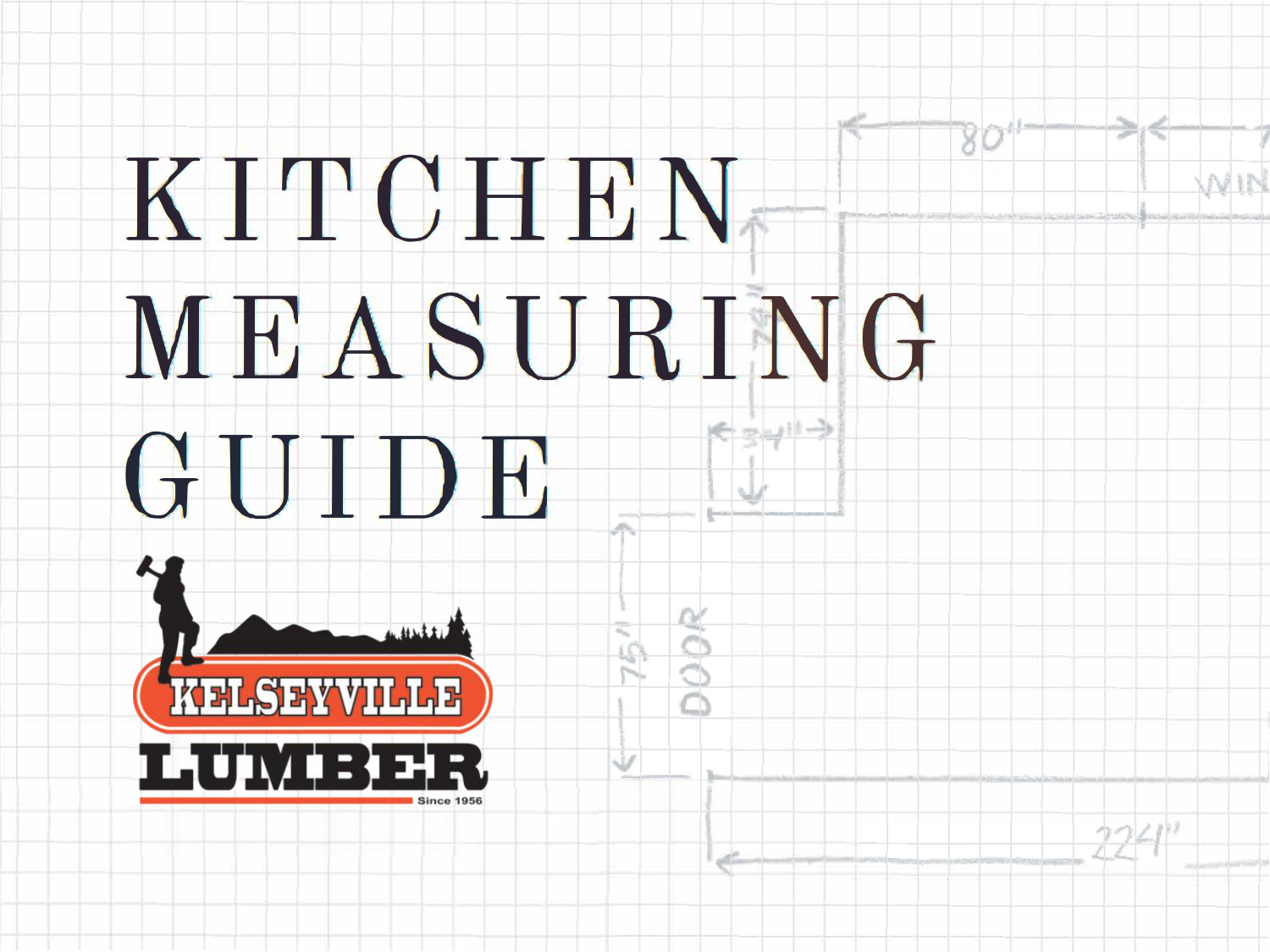## Measure Like A Pro

Measuring is an important step, but it doesn't have to be complicated. Follow this simple guide to make sure you give your designer all the info they need to get started on your project.

### You Will Need

- Tape measure 16'-25'
- Pencil l 1
- Paper Grid paper works best
- Camera or phone
- Ladder or step stool
- Helper Optional  $\Box$

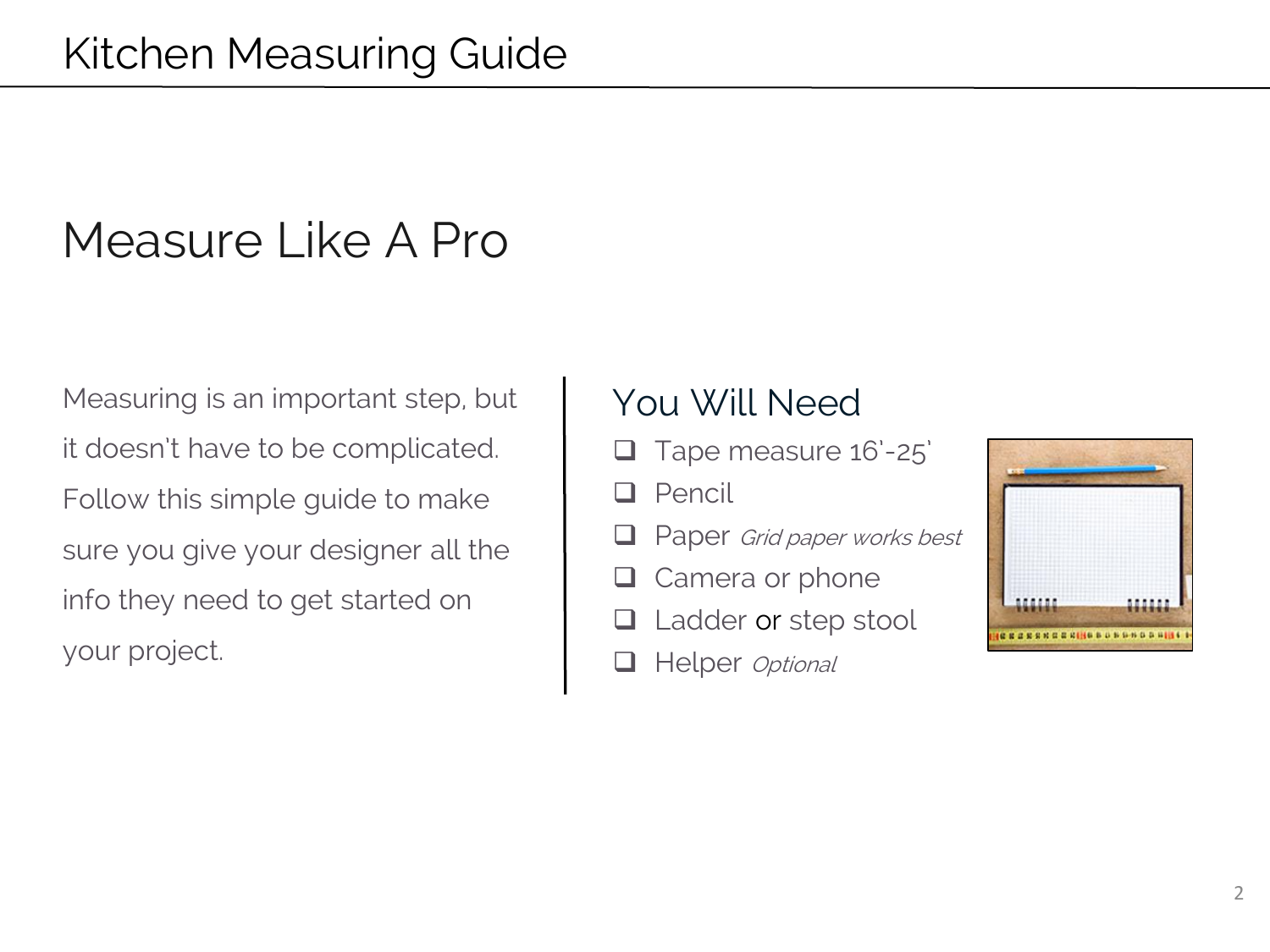#### STEP<sub>1</sub>

Draw the overall shape of the room, then add measurements.

- $\Box$ Draw room shape.
- Start in one corner and measure clockwise.  $\Box$ Record the overall length of each wall.
- Measure the ceiling height, in several different  $\Box$ locations. Record the lowest measurement.

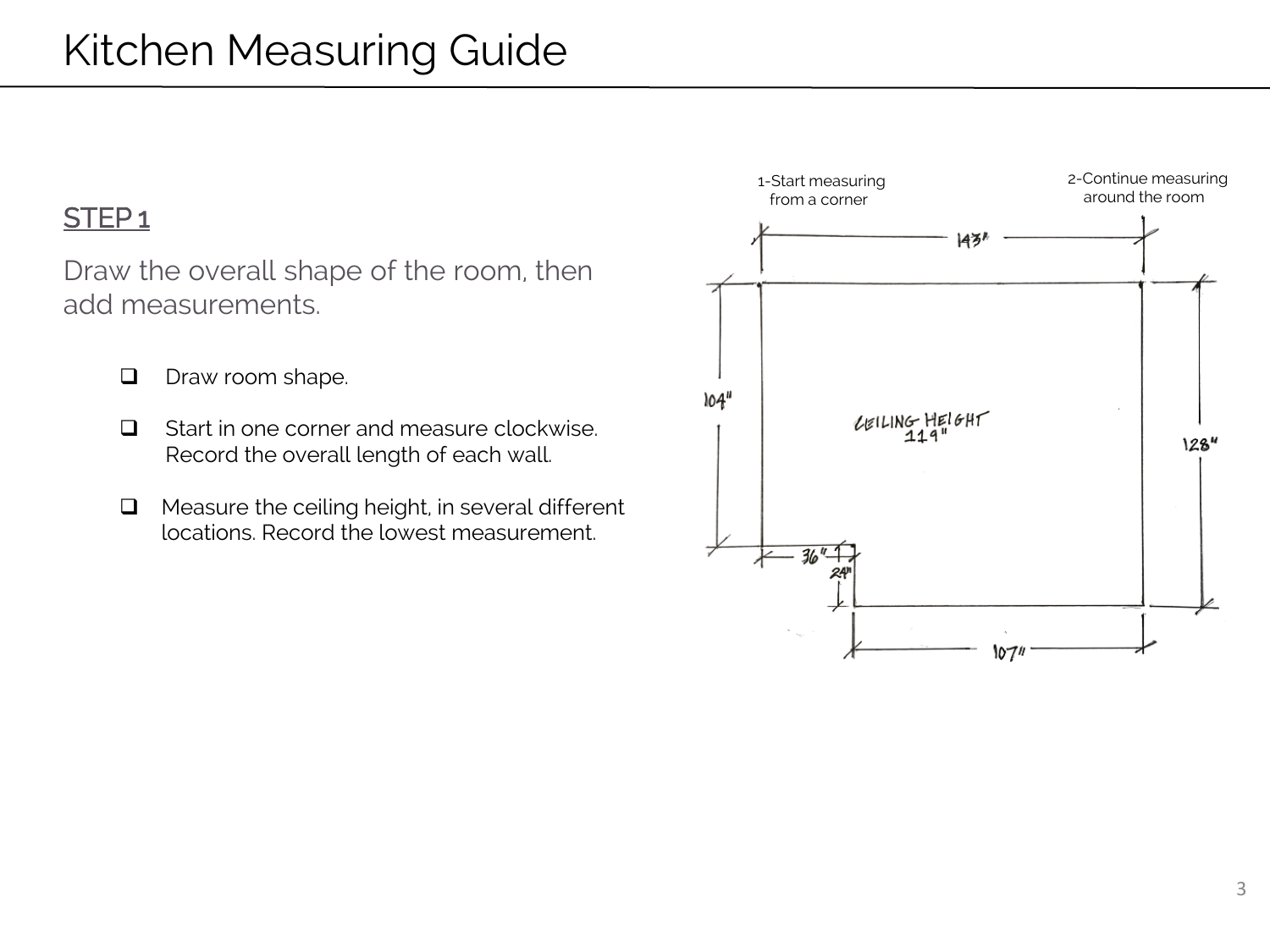#### STEP<sub>2</sub>

#### Measure all openings & obstacles.

- Label doors & windows: A. B. C.  $\Box$
- $\Box$ Record width of each door Include trim as part of the door measurement.

Indicate where door leads: garage, family room, outdoors....

- Record width of each window.  $\Box$ Include trim as part of the window measurement.
- Indicate locations of outlets, switches & ❏ registers.

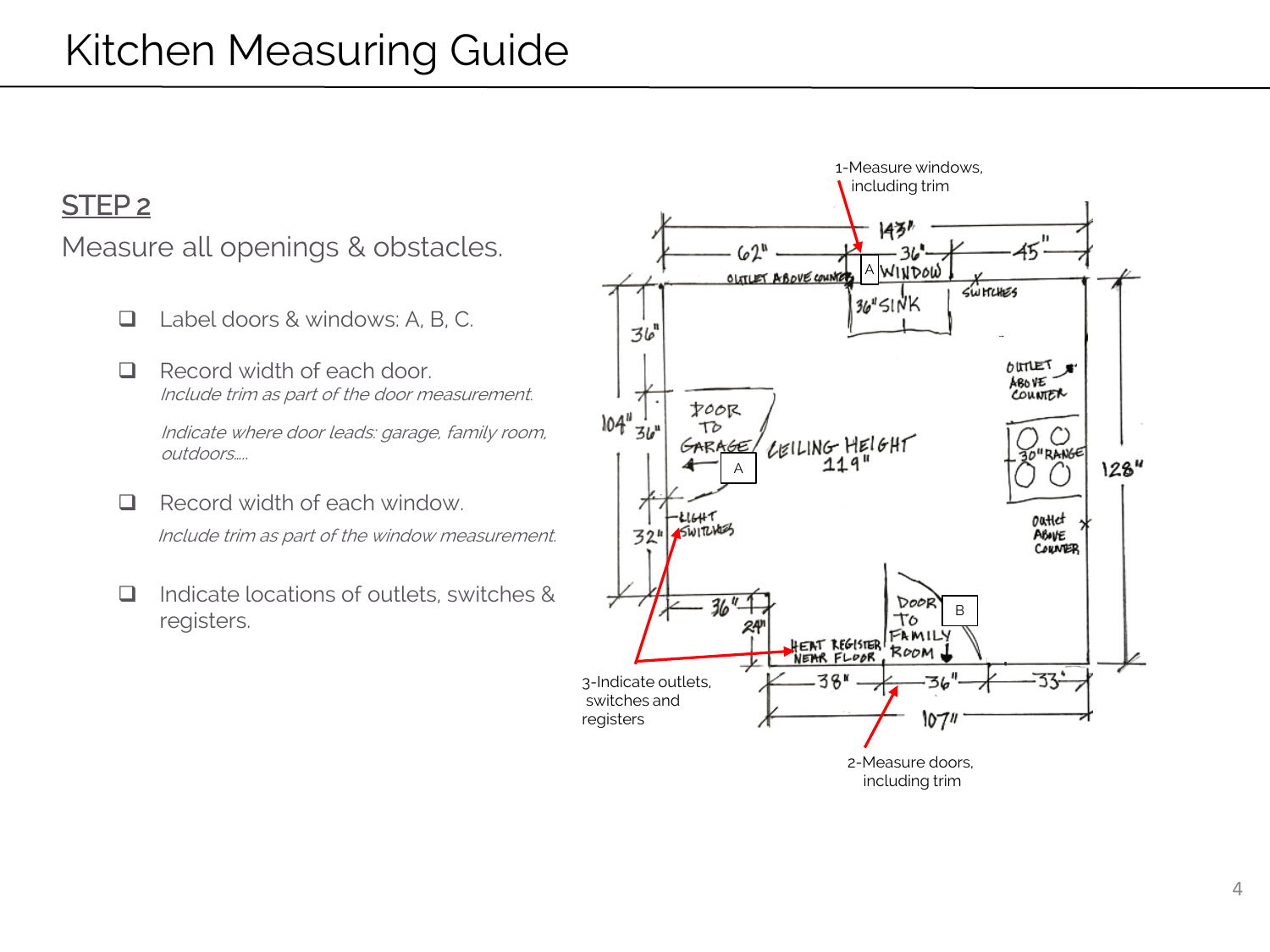#### STEP<sub>3</sub>

Measure appliance locations.

- $\Box$ Record distance from wall to center of sink.
- Record distance from wall to center  $\Box$ of each appliance. We've illustrated the range at right.
- Double check all measurements.  $\Box$

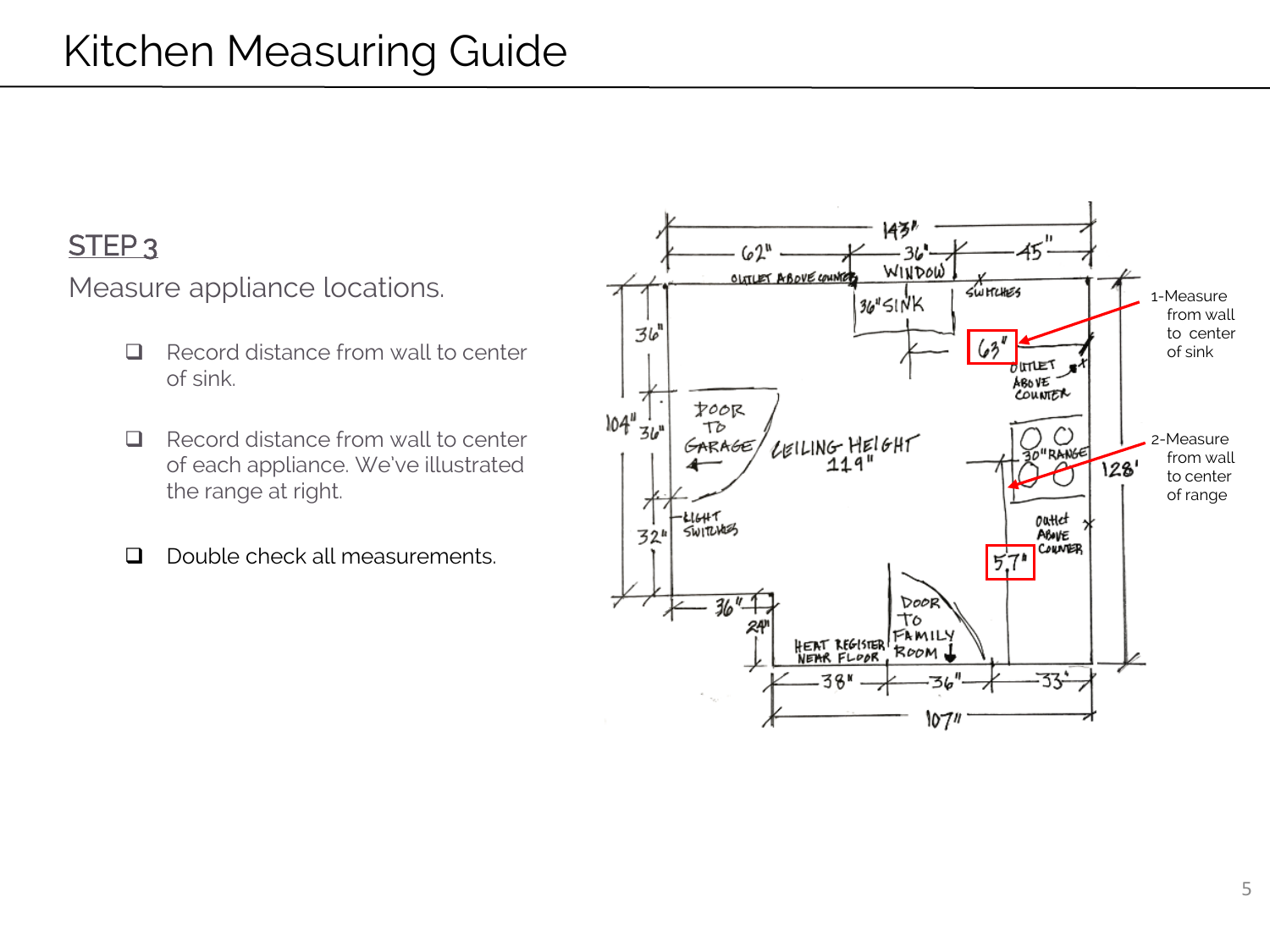### Kitchen Measuring Guide

#### STEP<sub>4</sub>

#### Input window, door & appliance details.

| Windows       | А | в | c | D |
|---------------|---|---|---|---|
| Width         |   |   |   |   |
| Height        |   |   |   |   |
| Floor to sill |   |   |   |   |

| <b>Ceiling Height</b> |  | Soffit (WxHxD) |   |   |
|-----------------------|--|----------------|---|---|
| <b>Doors</b>          |  | в              | c | D |
| Width                 |  |                |   |   |
| Height                |  |                |   |   |

| Appliance             | Model (To Be Used) | Size (WxHxD) | <b>Hinge Position</b> |
|-----------------------|--------------------|--------------|-----------------------|
| Refrigerator          |                    |              |                       |
| Sink                  |                    |              |                       |
| Range                 |                    |              |                       |
| Cooktop               |                    |              |                       |
| Wall Oven             |                    |              |                       |
| Dishwasher            |                    |              |                       |
| Microwave (built in?) |                    |              |                       |
| Trash Compactor       |                    |              |                       |
| Exhaust Hood          |                    |              |                       |
| Other                 |                    |              |                       |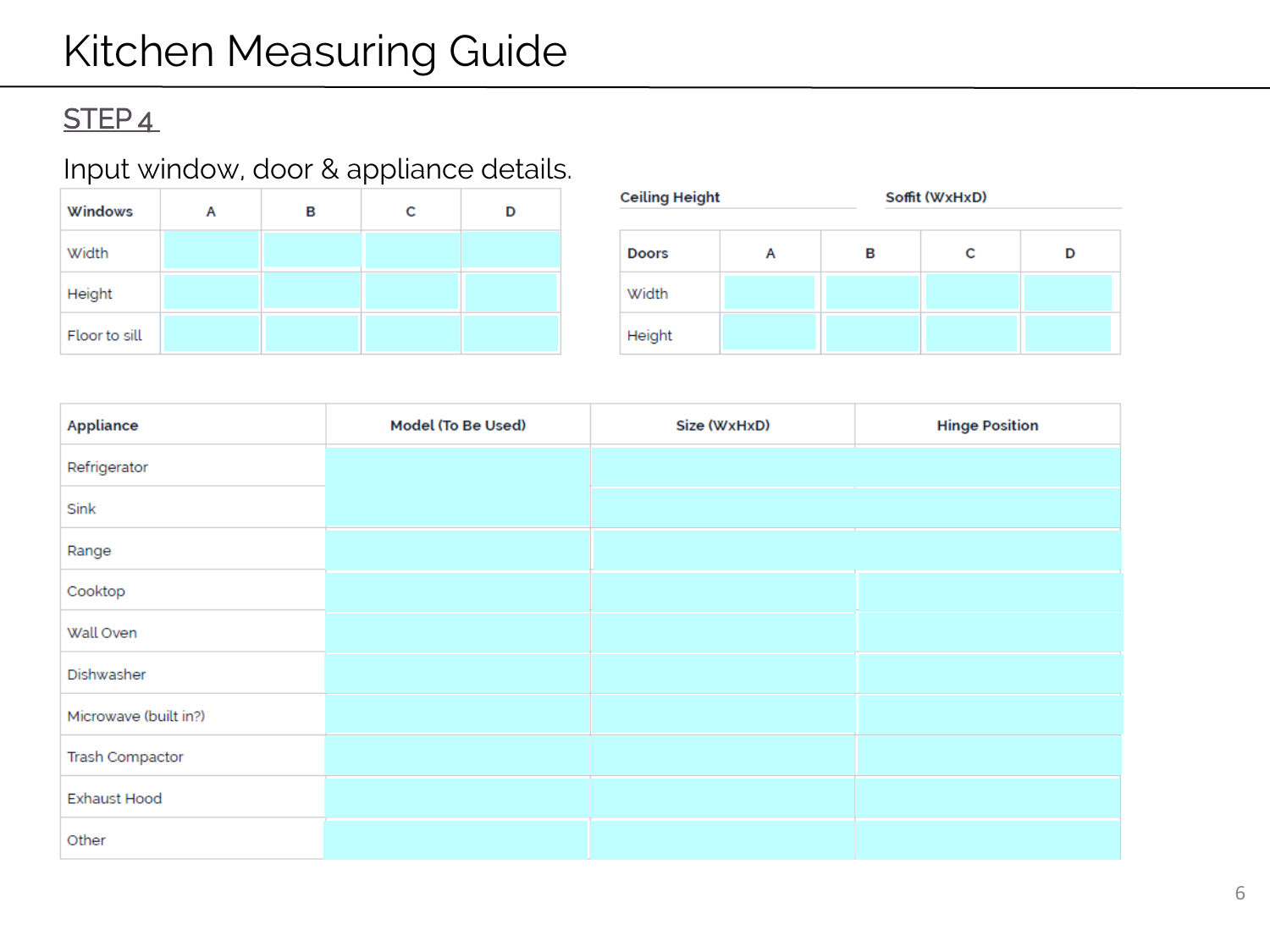#### STEP<sub>5</sub>

#### **Take Photos.**



A picture is worth a thousand words. Help your designer assess the space by taking pictures of the entire space. Be sure to include pictures of each wall.